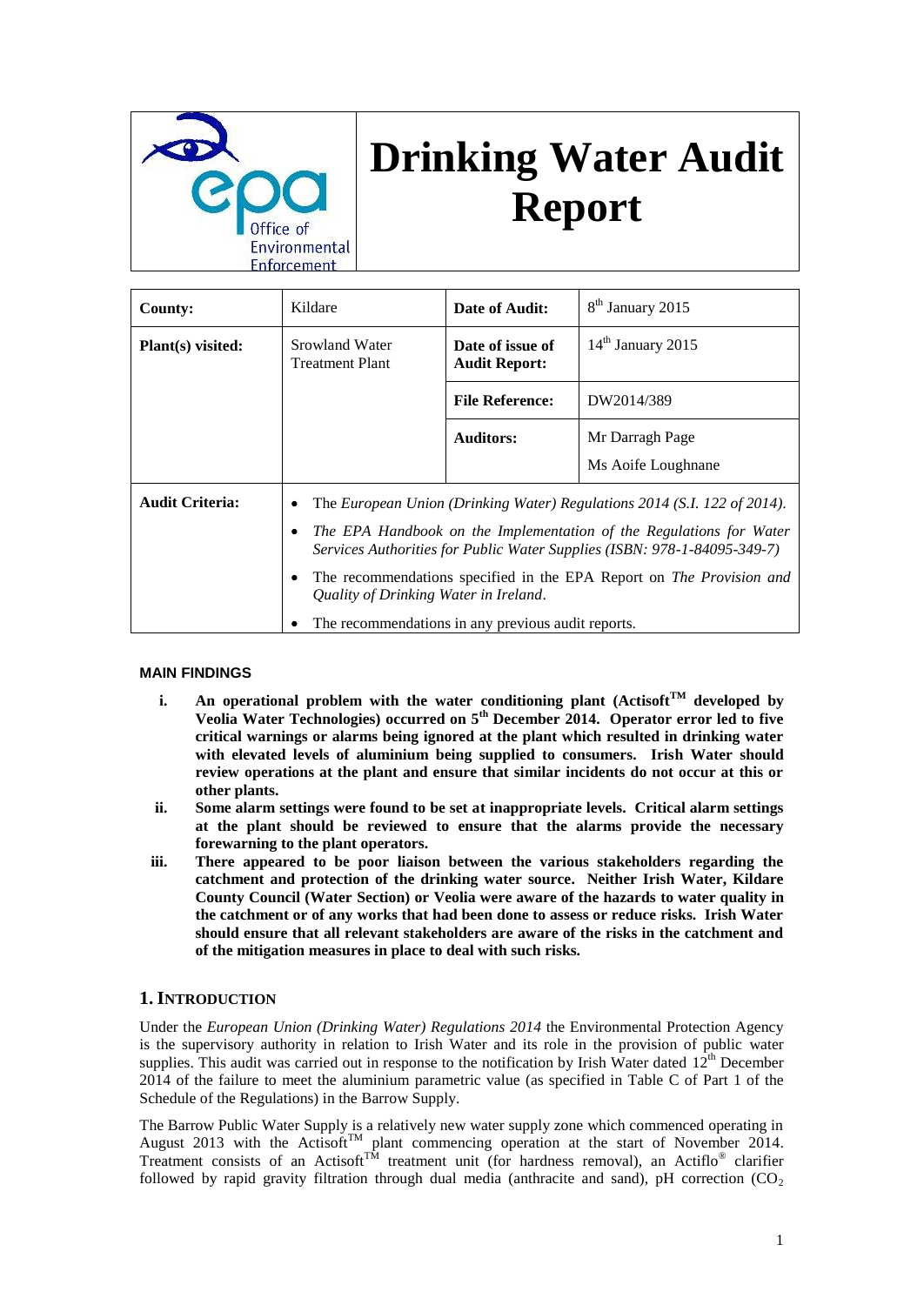towers), UV and chlorination. The plant is designed to treat up to  $38,400 \text{ m}^3/\text{d}$  but is currently treating around  $750 \text{ m}^3/\text{hr}$ .

Photographs taken by Aoife Loughnane during the audit are attached to this report and are referred to in the text where relevant.

The opening meeting commenced at 10.00 am at the Srowland Water Treatment Plant. The scope and purpose of the audit were outlined at the opening meeting. The audit process consisted of interviews with staff, review of records and observations made during an inspection of the treatment plant. The audits observations and recommendations are listed in Section 2 and 4 of this report. The following were in attendance during the audit.

Representing Irish Water: (\* indicates that person was also present for the closing meeting)

Ms. Catherine Corrigan, Plant Manager, VWI\*

Mr. Matt Kelly, Operations Director, VWI\*

Mr. Lorcan Brennan, Executive Engineer, Kildare County Council

Mr. Ibrahim Baryouk, Senior Executive Engineer, Kildare County Council

Ms. Eileen Loughman, Principal Environmental Health Officer, Health Service Executive\*

Mr. John Leamy, Compliance Specialist, Irish Water\*

Ms. Grainne Carey, Compliance Analyst, Irish Water\*

Ms. Alice O'Sullivan, DBO O&M Lead, Irish Water\*

Representing the Environmental Protection Agency:

Mr. Darragh Page, Inspector

Ms. Aoife Loughnane, Inspector

Ms. Aoife Crowe, Commission for Energy Regulation (observer)

Mr. Daniel Kennedy, Commission for Energy Regulation (observer)

# **2. AUDIT OBSERVATIONS**

*The audit process is a random sample on a particular day of a facility's operation. Where an observation or recommendation against a particular issue has not been reported, this should not be construed to mean that this issue is fully addressed.*

| 1. | <b>Source Protection</b> |                                                                                                                                                                                                                                                                                                                                                                                                                      |  |  |
|----|--------------------------|----------------------------------------------------------------------------------------------------------------------------------------------------------------------------------------------------------------------------------------------------------------------------------------------------------------------------------------------------------------------------------------------------------------------|--|--|
|    | a.                       | The source of the supply is the Barrow River. Raw water is abstracted and stored in 2 no.<br>bankside storage reservoirs which have up to 3 days storage.                                                                                                                                                                                                                                                            |  |  |
|    | b.                       | There is agricultural land immediately adjacent to the water abstraction but neither Irish<br>Water, Kildare County Council or Veolia were able to confirm whether the Good<br>Agricultural Practice Regulations were being complied with the in the vicinity of the<br>abstraction point.                                                                                                                           |  |  |
|    | $c_{\cdot}$              | The nearest wastewater treatment plant is Monasterevin WWTP, located greater than 10<br>km upstream of the abstraction point. No assessment of the potential impact of the<br>discharge from this plant was available during the audit and no protocol was in place in the<br>event of an incident at Monasterevin WWTP.                                                                                             |  |  |
|    | d.                       | During the audit, it was stated that the catchment work was the responsibility of the<br>Environment Section of Kildare County Council. On the day of the audit, neither Irish<br>Water, the Water Section of Kildare County Council nor Veolia were aware of any of the<br>source protection work done in the catchment.                                                                                            |  |  |
|    | e.                       | There is online monitoring of raw water quality for nitrate, conductivity, ammonium, pH<br>and dissolved oxygen. The alarm for the ammonium monitor was set at $3 \text{ mg}/1$ at the time<br>of the audit which the auditors pointed out was too high as there would be an impact on the<br>treatment plant at levels lower than this. The operator changed the high ammonium alarm<br>to 1 mg/l during the audit. |  |  |
| 2. |                          | Water Conditioning (Actisoft™ Plant)                                                                                                                                                                                                                                                                                                                                                                                 |  |  |
|    | a.                       | The source water from the Barrow has a hardness of around 320 ppm. This is considerably                                                                                                                                                                                                                                                                                                                              |  |  |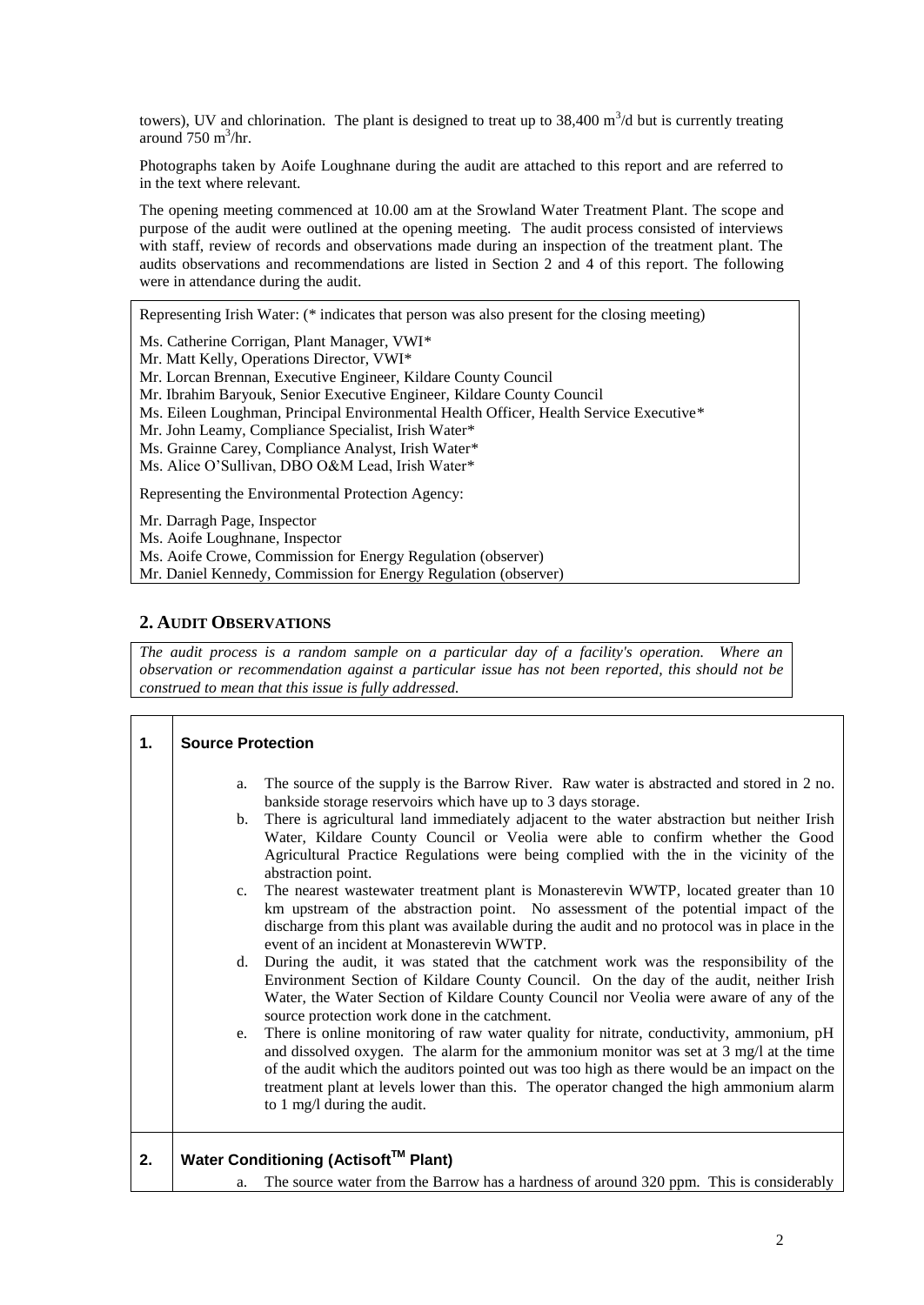|    |                   | harder than the Poulaphouca source which it replaced. As a result a portion of the water                                                                                                           |
|----|-------------------|----------------------------------------------------------------------------------------------------------------------------------------------------------------------------------------------------|
|    |                   | $(75%)$ is softened and mixed with unsoftened water $(25%)$ to produce a final hardness of                                                                                                         |
|    |                   | around 200 ppm.                                                                                                                                                                                    |
|    | b.                | The Actisoft <sup>TM</sup> system consists of dosing with calcium carbonate to raise the pH to 11 and                                                                                              |
|    |                   | then the addition of ferric chloride. The water then enters a clarification chamber where<br>the hardness is reduced. The pH of the water coming out of the Actisoft <sup>TM</sup> treatment plant |
|    |                   | is 9.5. This is then mixed with the raw water and treated in the Actiflo <sup>®</sup> clarifier.                                                                                                   |
|    | c.                | The cause of the incident was related to the operation and management of the Actisoft <sup>TM</sup>                                                                                                |
|    |                   | plant. This is outlined in more detail in the "Exceedances of the Parametric Value" section                                                                                                        |
|    |                   | of this audit report.                                                                                                                                                                              |
|    | d.                | The Actisoft <sup>TM</sup> plant commenced operation in late October/early November 2014 and was                                                                                                   |
|    |                   | turned off on $12^{th}$ December 2014 as a result of the incident. It has not been brought back                                                                                                    |
|    |                   | into use since and it is not planned to bring this back into service until the issue that caused                                                                                                   |
|    |                   | the incident is resolved (estimated February 2015).                                                                                                                                                |
|    |                   |                                                                                                                                                                                                    |
| 3. |                   | Coagulation, Flocculation and Clarification (Actiflo <sup>®</sup> )                                                                                                                                |
|    | a.                | It is intended that softened water from the Actisoft <sup>™</sup> treatment unit will be mixed with raw                                                                                            |
|    |                   | water prior to clarification. Since $12th$ December 2014, only raw water has been entering<br>the Actiflo <sup>®</sup> .                                                                           |
|    | b.                | The raw water is dosed with sulphuric acid $(40 \text{ mg/l})$ , aluminium sulphate $(18 \text{ mg/l as Al})$                                                                                      |
|    |                   | and polyelectrolytes (AN905) (0.25 mg/l). Veolia stated that the chemical dosing rates are                                                                                                         |
|    |                   | altered when the raw water changes but this had not been automated at the time of the audit                                                                                                        |
|    |                   | as further data is being gathered prior to the development of an algorithm for dosing.                                                                                                             |
|    |                   |                                                                                                                                                                                                    |
| 4. | <b>Filtration</b> |                                                                                                                                                                                                    |
|    | a.                | Clarified water is filtered in rapid gravity filters consisting of dual media, anthracite (2.5)                                                                                                    |
|    |                   | m) and sand $(0.5 \text{ m})$ .                                                                                                                                                                    |
|    | b.                | The filters are backwashed on turbidity $(1.0 \text{ NTU})$ , loss of head $(2.7 \text{ m})$ or time $(24 \text{ hours})$ .                                                                        |
|    |                   | Veolia stated that it is almost always done on time as the turbidity and headloss do not                                                                                                           |
|    |                   | reach the trigger levels before 24 hours is up.                                                                                                                                                    |
|    | c.<br>d.          | A backwash cycle was observed and there appeared to be no issues.<br>Following backwashing the filters are run to waste for approx. 15 mins until the water                                        |
|    |                   | quality improves.                                                                                                                                                                                  |
|    | e.                | The filtered water is then passed through $CO2$ towers to correct the pH.                                                                                                                          |
|    |                   |                                                                                                                                                                                                    |
| 5. |                   | <b>Chlorination and Disinfection</b>                                                                                                                                                               |
|    | a.                | The filtered water is disinfected with UV and sodium hypochlorite. There is also the                                                                                                               |
|    |                   | facility to dechlorinate should it be required.                                                                                                                                                    |
|    | b.                | The UV unit is a Wedeco SO 13599 which is validated according to the Austrian Standard.                                                                                                            |
|    |                   | It is validated to operate within the range of $20 - 200$ W/m <sup>2</sup> . The validation cert was not                                                                                           |
|    |                   | available during the audit but was forwarded subsequent to the audit. Irish Water                                                                                                                  |
|    |                   | confirmed that the UV unit is operated within the range of $30-60W/m2$ (UV intensity). A<br>screenshot was provided of the 11/12 <sup>th</sup> January 2014 which confirmed that the UVI was       |
|    |                   | averaging $37 \text{ W/m}^2$ .                                                                                                                                                                     |
|    | c.                | The chlorination system was assessed and meets the recommendations of EPA Advice                                                                                                                   |
|    |                   | Note No. $3 - E$ . coli in Drinking Water available at                                                                                                                                             |
|    |                   | http://www.epa.ie/pubs/advice/drinkingwater/epadrinkingwateradvicenoteadvicenoteno3.ht                                                                                                             |
|    |                   | ml.                                                                                                                                                                                                |
|    |                   |                                                                                                                                                                                                    |
| 6. |                   | <b>Treated Water Storage</b>                                                                                                                                                                       |
|    | a.                | Treated water is stored in a baffled clear water tank on site. There is adequate CT before                                                                                                         |
|    |                   | water is pumped to the reservoirs.                                                                                                                                                                 |
|    |                   |                                                                                                                                                                                                    |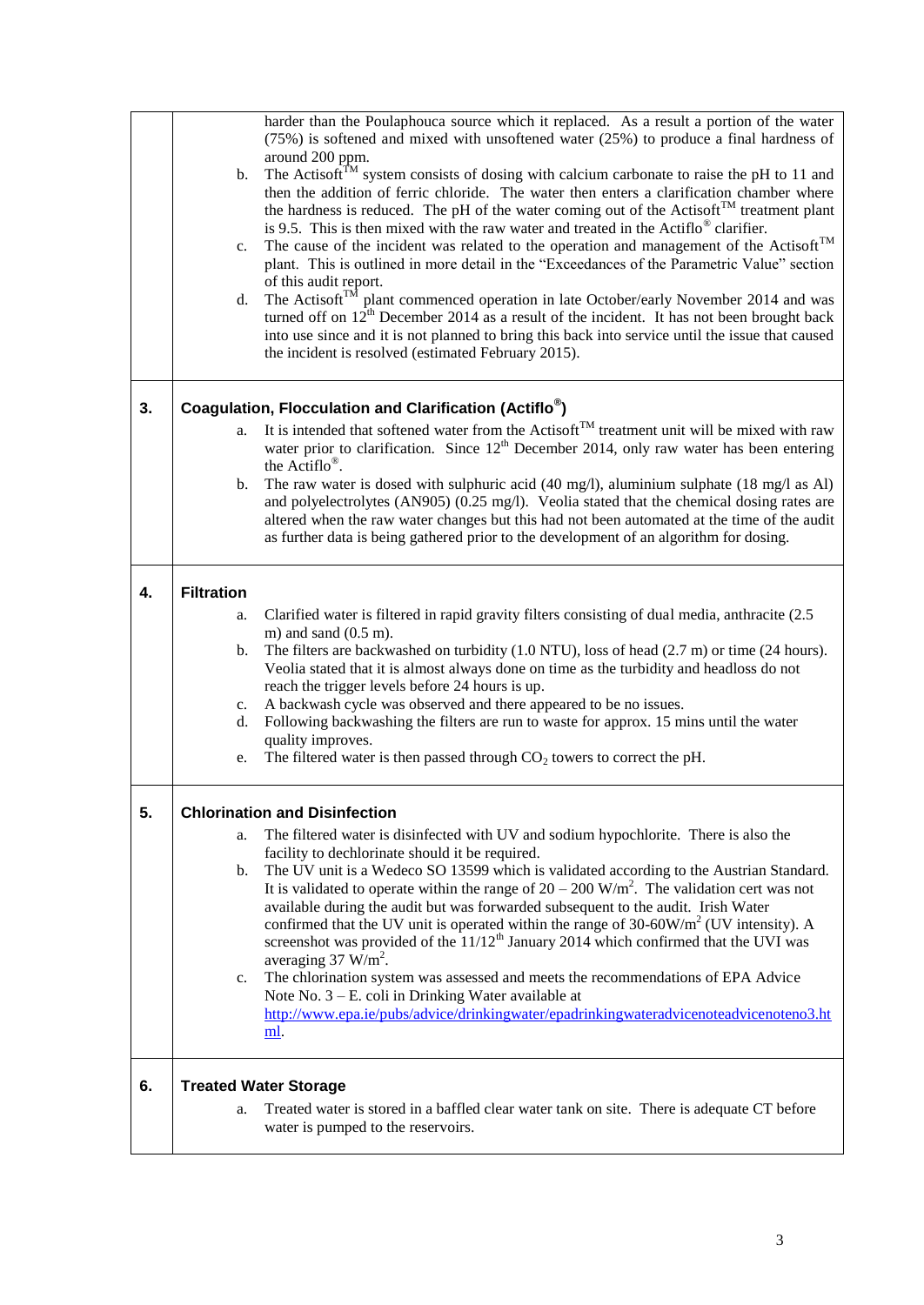| 7.  |                |                                                                                                                          |
|-----|----------------|--------------------------------------------------------------------------------------------------------------------------|
|     |                | Monitoring and Sampling Programme for treated water                                                                      |
|     | a.             | Daily online monitoring of the treated water for total and free chlorine, turbidity,                                     |
|     |                | aluminium, fluoride, pH and colour takes place and the results were available on the                                     |
|     |                | SCADA. However, the aluminium monitor was reading the incorrect units (mg/l instead of                                   |
|     |                | $\mu$ g/l)                                                                                                               |
|     | b.             | The alarm settings for turbidity on the individual filters appears to be set too high (1.0)                              |
|     |                | NTU).                                                                                                                    |
|     | c.             | Manual daily sampling is also undertaken for pH, turbidity, UVT, apparent and true colour,                               |
|     |                | aluminium, manganese, ammonium, fluoride, TDS, conductivity, alkalinity and hardness.                                    |
|     |                |                                                                                                                          |
|     |                |                                                                                                                          |
| 8.  |                | <b>Exceedances of the Parametric Values</b>                                                                              |
|     | a.             | The Agency was notified of the failure to meet the aluminium parametric value on $12th$                                  |
|     |                | December 2014 (1,319 µg/l). Irish Water submitted a report to the Agency on $22nd$                                       |
|     |                | December 2014 outlining the results of its investigation into the cause. This failure was                                |
|     |                | due to an incident at the plant which commenced on Friday 5 <sup>th</sup> December 2014.                                 |
|     | b.             | The cause of the failure was a rise in pH in the clarified water which was attributed in the                             |
|     |                | report of $22nd$ December 2014 to "raw water fluctuations after heavy rainfall". However,                                |
|     |                | during the audit this was found not to be the case and the elevated pH was found to be due                               |
|     |                | to a problem with the lime dosing system in the Actisoft <sup>TM</sup> plant.                                            |
|     |                | The report submitted on $22^{nd}$ December 2014 indicated that five separate alarms or warning                           |
|     | c.             | signs were ignored by the plant operator on the weekend of the incident including:                                       |
|     |                |                                                                                                                          |
|     |                | High pH in the Actisoft <sup>TM</sup> and Actiflo <sup>®</sup> (12.0 and 11.98 respectively)<br>i.                       |
|     |                | High turbidity in the Actisoft <sup>TM</sup> (up to 100 NTU)<br>ii.                                                      |
|     |                | Frequent backwashing of the filter (at 30 minute intervals)<br>iii.                                                      |
|     |                | Low chlorine residual monitor alarm (reading -0.10 mg/l)<br>iv.                                                          |
|     |                | High aluminium reading $(320 \mu g/l - \text{this is the maximum the monitor can read})$<br>V.                           |
|     | d.             | Monitoring results on $8^{\text{th}}$ , $9^{\text{th}}$ and $12^{\text{th}}$ December 2014 in the network indicated that |
|     |                | aluminium exceedances of up to 1,319 µg/l were detected and the results from the                                         |
|     |                | aluminium monitor on the final water indicate that aluminium levels were above the                                       |
|     |                | maximum reading of 320 µg/l between 03:02 on Saturday 6 <sup>th</sup> December and 04:48 on                              |
|     |                | Monday 8 <sup>th</sup> December 2014. Monitoring results in the network returned to compliance on                        |
|     |                | $14th$ December 2014.                                                                                                    |
|     | e.             | Subsequent investigations have found that the cause of the failure was due to the elevated                               |
|     |                | $pH$ in the Actisoft <sup>TM</sup> and subsequent problems with the polymer resulting in a failure to                    |
|     |                | remove the lime dosed to remove hardness. This resulted in an elevated pH in the water                                   |
|     |                | going from the Actisoft <sup>TM</sup> into the Actiflo <sup>®</sup> which meant that the coagulation pH was not          |
|     |                | optimal, resulting in aluminium carryover.                                                                               |
|     | f.             | It was confirmed that the Actisoft <sup>TM</sup> plant has been shut off since $12^{th}$ December 2014 and               |
|     |                | Veolia stated that it will not be used again until it has been fully checked and verified to be                          |
|     |                | working correctly. This is likely to be in February 2015. A pH meter is also to be put on                                |
|     |                | the inlet to allow earlier detection of similar incidents in the future.                                                 |
|     | g.             | Veolia stated that the operator has been retrained to prevent a reoccurrence.                                            |
|     | h.             | Veolia stated that the facility to override critical alarms has been restricted to the Plant                             |
|     |                | Manager since the incident and therefore the alarms can no longer be overridden by anyone                                |
|     |                | other than the plant manager.                                                                                            |
|     |                |                                                                                                                          |
|     |                |                                                                                                                          |
| 9.  |                | <b>Chemical storage and bunds</b>                                                                                        |
|     | a.             | All chemicals were stored within adequately bunded areas.                                                                |
|     | $\mathbf{b}$ . | The fill point for the sulphuric acid bulk storage tank was located on the wall of the bund                              |
|     |                | (Photo $1$ ).                                                                                                            |
|     |                |                                                                                                                          |
|     |                |                                                                                                                          |
| 10. |                | <b>Hygiene and Housekeeping</b>                                                                                          |
|     | a.             | The water treatment plant appeared to be well maintained and hygiene and housekeeping                                    |
|     |                | were good.                                                                                                               |
|     |                |                                                                                                                          |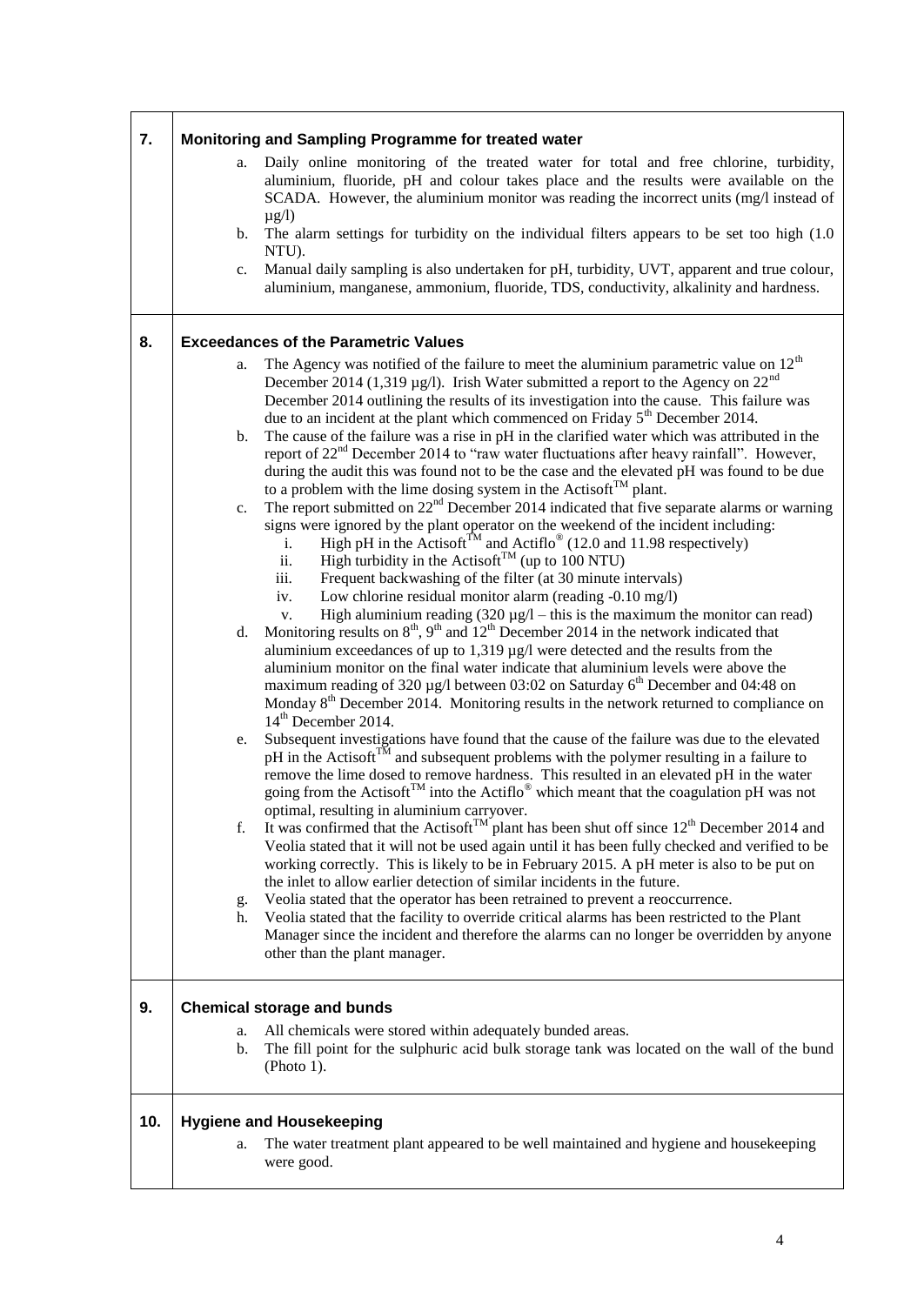| 11. | <b>Management and Control</b> |                                                                                                                                                                                                                                                                                                                                                                                                                                                                                                                                                                                                |  |
|-----|-------------------------------|------------------------------------------------------------------------------------------------------------------------------------------------------------------------------------------------------------------------------------------------------------------------------------------------------------------------------------------------------------------------------------------------------------------------------------------------------------------------------------------------------------------------------------------------------------------------------------------------|--|
|     |                               | a. Rat bait points were located at numerous locations around the site (Photo 2). Veolia stated<br>that these are used on an ongoing basis. The auditors pointed out that this is in<br>contravention of EPA Advice Note No.13 – Pesticides in Drinking Water which states that<br>the use of rodenticides should be avoided unless absolutely necessary and where they are<br>used, it should be for a limited duration until the problem is brought under adequate<br>control.<br>b. Alarms at the plant were not being responded to in an appropriate manner at the time of the<br>incident. |  |
| 11. | <b>Sludge Management</b>      |                                                                                                                                                                                                                                                                                                                                                                                                                                                                                                                                                                                                |  |
|     | a.                            | Sludge is currently sent to Lagan Cement for recovery. Veolia stated that it was previously<br>send for composting. The auditors advised that this is not an appropriate method of<br>disposal for the sludge as there is no nutrient value in water treatment sludge.                                                                                                                                                                                                                                                                                                                         |  |

# **3. AUDITORS COMMENTS**

The Srowland water treatment plant is a new state of the art water treatment plant in operation less than 2 years while the water conditioning (Actisoft<sup>TM</sup>) plant was in operation for 5 weeks prior to the incident. The incident was caused by operator error and specifically by ignoring or overriding five critical alarms at the plant. The incident resulted in elevated levels of aluminium in drinking water supplied to consumers for a number of days.

Irish Water must ensure that actions are taken to prevent such incidents and that responses to alarms are appropriate and documented. The appropriateness of some of the alarm settings at the Srowland water treatment plant needs to be examined as some alarm settings do not give adequate forewarning and by the time they are activated the plant will already be in difficulty (e.g. raw water ammonium and filtered water turbidity).

# **4. RECOMMENDATIONS**

# **Source Protection**

- 1. Irish Water should ensure that the requirements of the *European Union (Good Agricultural Practice for the Protection of Waters) Regulations 2014 (SI No.31 of 2014)* are implemented in order to ensure, unless an alternative setback distance has been set as per Article 17, that:
	- i. Organic fertiliser or soiled water is not applied to land within 200 m of the abstraction point; and
	- ii. Farmyard manure held in a field prior to landspreading is not placed within 250 m of the abstraction point.
- 2. Irish Water should liaise with the River Basin District team responsible for implementing the Water Framework Directive and establish links with the Environment Sections in relevant local authorities in the catchment to ensure that they are aware of the issues potentially impacting on the raw water abstraction point. Irish Water should identify all potentially polluting discharges into the catchment of the water source and implement mitigation measures, where appropriate, to reduce the potential impact of these discharges. These risks should be communicated to all relevant stakeholders.
- 3. Irish Water should assess the risk of the discharge from Monasterevin WWTP and prepare and implement a protocol to ensure that the operators of Srowland WTP are aware of any discharges from Monasterevin WWTP that could impact on the quality of raw water at the abstraction point.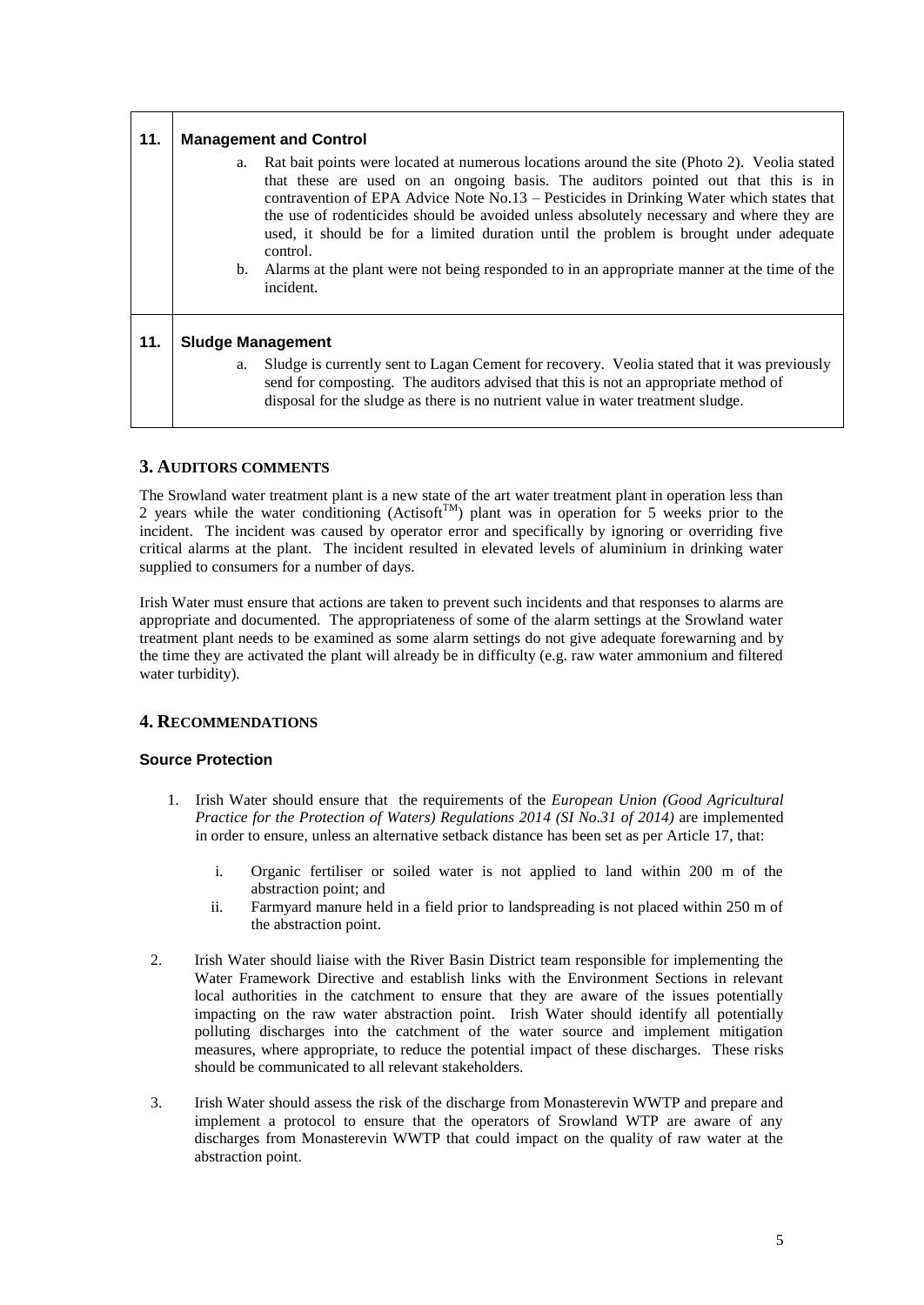#### **Coagulation, Flocculation and Clarification**

- 4. Irish Water should ensure that the Actisoft<sup>TM</sup> plant is not brought back into service until such time as the necessary control measures to prevent a reoccurrence have been put in place and the process has been proven to be secure.
- 5. Irish Water should investigate the feasibility of introduction of automated chemical dosing at the Srowland WTP. In this regard Irish Water should take account of the recently published EPA Advice Note 15: Optimisation of Chemical Coagulation Dosing at Water Treatment Works available online at [http://www.epa.ie/pubs/advice/drinkingwater/dwadvicenote15.html.](http://www.epa.ie/pubs/advice/drinkingwater/dwadvicenote15.html)

#### **Filtration**

6. Irish Water should review the alarm settings on the individual filters. The alarm should be set on the monitors to alert the operators of the treatment plants to deviations outside the acceptable range. The alarm settings should have regard to the normal quality of the water and should be clearly defined with appropriate documented actions to be carried out in the event of the triggering of any of the alarm settings.

### **Chemical Storage and Bunds**

7. Irish Water should ensure that fill points for storage tanks inside the bunds should be within the bunded area. Refer to EPA guidance document –"*IPC Guidance Note on Storage and Transfer of Materials for Scheduled Activities*".

### **Hygiene and Housekeeping**

8. Irish Water should review the usage of rat bait at the Srowland WTP. The use of rodenticides should be avoided unless absolutely necessary and where they are used, it should be for a limited duration until the problem is brought under adequate control. Irish Water should have regard to EPA Advice Note No.13 – Pesticides in Drinking Water.

#### **Management and Control**

9. Irish Water should review all alarm settings at the Srowland WTP an ensure that they are set at an appropriate level that will forewarn the plant operators of quality issues before they impact on treated water quality. A procedure should also be put in place defining the actions to be taken in response to the different levels of alarm.

# **FOLLOW-UP ACTIONS REQUIRED BY IRISH WATER**

During the audit Irish Water representatives were advised of the audit findings and that action must be taken as a priority by Irish Water to address the issues raised. This report has been reviewed and approved by Ms Yvonne Doris, Drinking Water Team Leader.

Irish Water should submit a report to the Agency within one month of the date of this audit report detailing how it has dealt with the issues of concern identified during this audit. The report should include details on the action taken and planned to address the various recommendations, including timeframe for commencement and completion of any planned work.

The EPA also advises that the findings and recommendations from this audit report should, where relevant, be addressed at all other treatment plants operated and managed by Irish Water.

Please quote the File Reference Number in any future correspondence in relation to this Report.

**Report prepared by:**  $\int \frac{1}{4}$  **Date:** 14<sup>th</sup> January 2014

Darragh Page Inspector